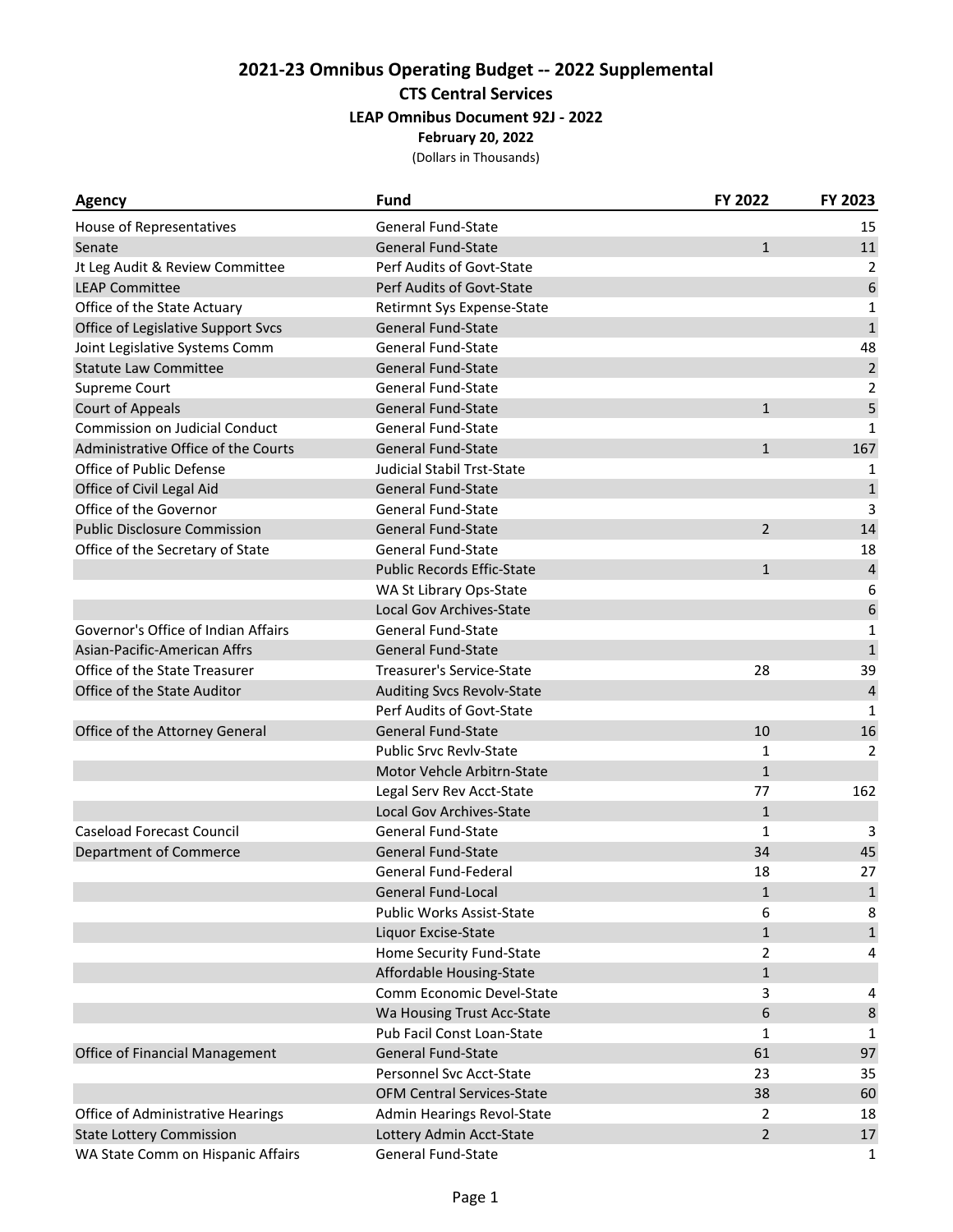| <b>Agency</b>                             | <b>Fund</b>                       | FY 2022        | FY 2023          |
|-------------------------------------------|-----------------------------------|----------------|------------------|
| African-American Affairs Comm             | <b>General Fund-State</b>         |                | $\mathbf{1}$     |
| Department of Retirement Systems          | Retirmnt Sys Expense-State        | 97             | 151              |
| <b>State Investment Board</b>             | Invest Bd Expense Ac-State        | 78             | 98               |
| Department of Revenue                     | <b>General Fund-State</b>         | 204            | 410              |
|                                           | Timber Tax Distr Act-State        | 5              | 10               |
|                                           | <b>Business License-State</b>     | 12             | 24               |
| <b>Board of Tax Appeals</b>               | <b>General Fund-State</b>         | $\mathbf{1}$   | 6                |
| Minority & Women's Business Enterp        | Minority & Business-State         |                | $\mathbf{1}$     |
| Office of Insurance Commissioner          | Insurance Comm Regul-State        | 77             | 105              |
|                                           | Insur Commiss Fraud-State         | 4              | 4                |
| <b>Consolidated Technology Services</b>   | <b>CTS Revolving Acct-State</b>   | 108            | 109              |
| <b>State Board of Accountancy</b>         | <b>CPA Account-State</b>          | 3              | 7                |
| Bd of Reg Prof Eng & Land Surveyors       | Profess Engineers'-State          |                | $\overline{2}$   |
| Dept of Enterprise Services               | <b>Building Code Cncl-State</b>   | $\mathbf{1}$   | 1                |
| <b>Liquor and Cannabis Board</b>          | <b>General Fund-State</b>         | $\mathbf{1}$   | $\overline{2}$   |
|                                           | Dedicated Marijuana-State         | 22             | 33               |
|                                           | Liquor Revolving Acc-State        | 70             | 115              |
| Utilities and Transportation Comm         | <b>General Fund-Local</b>         | 5              | 5                |
|                                           | <b>Public Srvc Revlv-State</b>    | 63             | 74               |
|                                           | Pipeline Safety-State             | 5              | 6                |
| <b>Military Department</b>                | General Fund-State                | $\mathbf{1}$   | 44               |
| <b>Public Employment Relations Comm</b>   | <b>General Fund-State</b>         | $-1$           | 2                |
|                                           | Personnel Svc Acct-State          | $\mathbf{1}$   |                  |
| Archaeology & Historic Preservation       | <b>General Fund-State</b>         | 3              | 9                |
| WA State Health Care Authority            | <b>General Fund-State</b>         |                | 146              |
|                                           | General Fund-Federal              | 3              | 188              |
|                                           | St Hlth Care Admn Ac-State        |                | 27               |
|                                           | School Employees' In-State        |                | 20               |
| Human Rights Commission                   | <b>General Fund-State</b>         | $\mathbf{1}$   | $\sqrt{2}$       |
| <b>Bd of Industrial Insurance Appeals</b> | <b>Accident Account-State</b>     |                | 8                |
|                                           | <b>Medical Aid Account-State</b>  |                | $\,8\,$          |
| <b>Criminal Justice Training Comm</b>     | <b>General Fund-State</b>         | 65             | 73               |
| Department of Labor and Industries        | <b>General Fund-State</b>         | $\overline{2}$ | $\sqrt{4}$       |
|                                           | <b>Electrical License-State</b>   | 7              | 18               |
|                                           | Constr Regis Inspect-State        | 4              | $\boldsymbol{9}$ |
|                                           | Public Works Admin-State          | 2              | 4                |
|                                           | <b>Accident Account-State</b>     | 160            | 377              |
|                                           | Medical Aid Account-State         | 151            | 357              |
|                                           | <b>Plumbing Certificate-State</b> | $\mathbf{1}$   |                  |
|                                           | Pressure Systems Saf-State        | 1              |                  |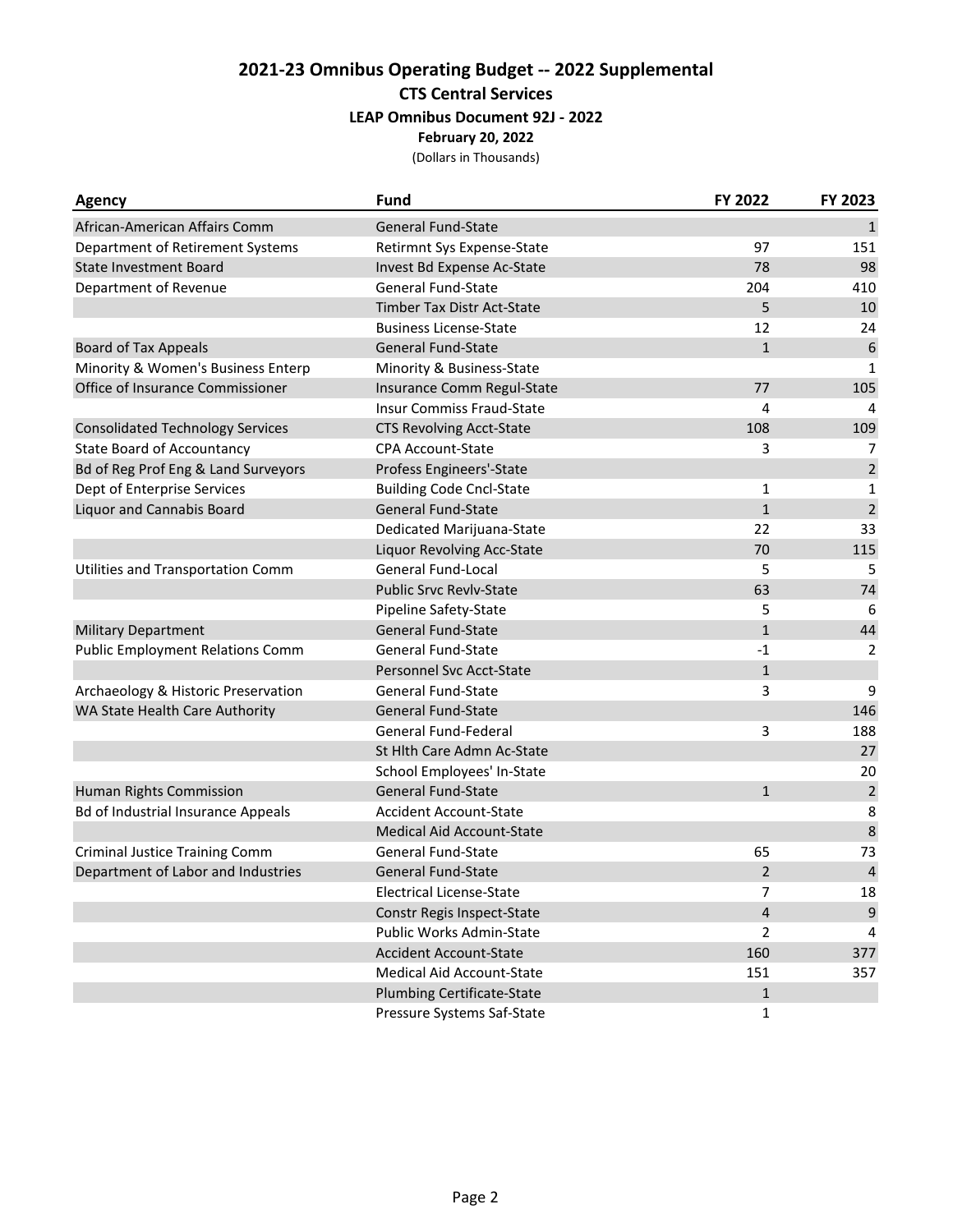| Agency                                 | <b>Fund</b>                       | FY 2022        | FY 2023                 |
|----------------------------------------|-----------------------------------|----------------|-------------------------|
| Department of Health                   | <b>General Fund-State</b>         | 33             | 80                      |
|                                        | General Fund-Federal              | 90             | 213                     |
|                                        | <b>General Fund-Local</b>         | 40             | 94                      |
|                                        | <b>Health Prfessns Acct-State</b> | 26             | 62                      |
|                                        | Safe Drink Wtr Acct-State         | $\overline{2}$ | 5                       |
|                                        | Drinking Water Assis-Federal      | 8              | 18                      |
| Department of Veterans' Affairs        | <b>General Fund-State</b>         | 87             | 118                     |
|                                        | <b>General Fund-Local</b>         | 1              | 1                       |
| Children, Youth, and Families          | <b>General Fund-State</b>         | 194            | 406                     |
|                                        | General Fund-Federal              | 51             | 111                     |
| <b>Department of Corrections</b>       | <b>General Fund-State</b>         | 282            | 863                     |
| Dept of Services for the Blind         | <b>General Fund-State</b>         | 12             | 15                      |
|                                        | General Fund-Federal              | 49             | 62                      |
| <b>Employment Security Department</b>  | General Fund-Federal              | 11             | 20                      |
|                                        | <b>General Fund-Local</b>         | 22             | 41                      |
|                                        | Unemploy Comp Admin-Federal       | 174            | 341                     |
|                                        | Admin Contingen Acct-State        | 43             | 81                      |
|                                        | <b>Employment Service-State</b>   | 16             | 27                      |
|                                        | Fam Med Lv Insurance-State        | 24             | 48                      |
|                                        | Workforce Ed Invest-State         | 1              |                         |
| Dept of Social and Health Services     | <b>General Fund-State</b>         | 609            | 1,741                   |
|                                        | General Fund-Federal              | 342            | 976                     |
| Department of Ecology                  | <b>General Fund-State</b>         | 19             | 38                      |
|                                        | <b>Reclamation Acct-State</b>     | 1              | 2                       |
|                                        | <b>Flood Control Assist-State</b> | $\mathbf{1}$   | $\sqrt{2}$              |
|                                        | Waste Reduct/Recycle-State        | 5              | 11                      |
|                                        | Worker & Comm Right-State         | $\mathbf{1}$   | $\overline{2}$          |
|                                        | <b>Water Quality Permit-State</b> | 20             | 44                      |
|                                        | Underground Storage-State         | $\mathbf{1}$   | $\overline{\mathbf{4}}$ |
|                                        | <b>Biosolids Prmt Acct-State</b>  | 1              | 2                       |
|                                        | Hazardous Waste-State             | 3              | $\boldsymbol{6}$        |
|                                        | Radioactive Mixed-State           | 8              | 18                      |
|                                        | Air Poll Contr Acct-State         | $\mathbf{1}$   | $\overline{\mathbf{4}}$ |
|                                        | Oil Spill Prevn Acct-State        | 3              | 6                       |
|                                        | Air Oper Permit Acct-State        | $\overline{2}$ | $\overline{4}$          |
|                                        | Model Toxics Oper-State           | 88             | 186                     |
|                                        | Water Poll Ctrl Adm-State         | $\mathbf{1}$   | 4                       |
| WA Pollution Liab Insurance Program    | Pollution Liab Insur-State        | $-1$           | 1                       |
| <b>State Parks and Recreation Comm</b> | Parks Renewal Acct-State          | 79             | 126                     |
| Recreation and Conservation Office     | <b>General Fund-State</b>         |                | 5                       |
|                                        | <b>Recreation Resources-State</b> | $-1$           | 9                       |
| Environ & Land Use Hearings Office     | <b>General Fund-State</b>         | 1              | 5                       |
| <b>State Conservation Commission</b>   | <b>General Fund-State</b>         |                | $\mathbf{1}$            |
| Dept of Fish and Wildlife              | <b>General Fund-State</b>         | 71             | 152                     |
|                                        | Fish Wildlife Consv-State         | 75             | 157                     |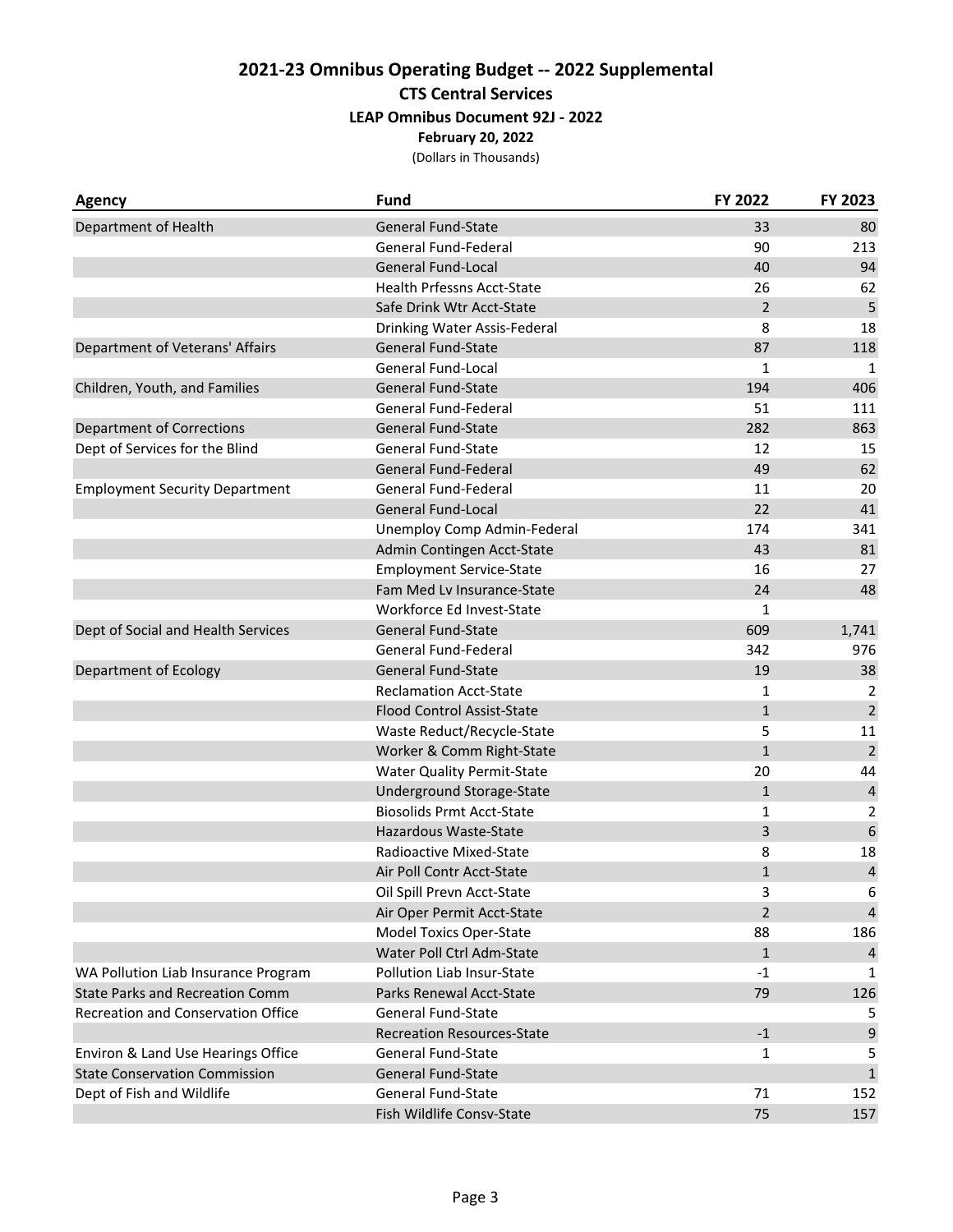| Agency                              | <b>Fund</b>                       | FY 2022        | FY 2023          |
|-------------------------------------|-----------------------------------|----------------|------------------|
| <b>Puget Sound Partnership</b>      | <b>General Fund-State</b>         | 1              | 6                |
|                                     | <b>General Fund-Federal</b>       |                | $\sqrt{2}$       |
| Department of Natural Resources     | <b>General Fund-State</b>         |                | 39               |
|                                     | Forest Development-State          |                | 20               |
|                                     | ORV/NonHiwy Veh Acct-State        |                | 2                |
|                                     | Surveys & Maps Acct-State         |                | $\mathbf 1$      |
|                                     | Aquatic Lands Acct-State          |                | 4                |
|                                     | Res Mgmt Cost Acct-State          | $\mathbf{1}$   | 45               |
|                                     | <b>Surface Mining Recl-State</b>  |                | 2                |
|                                     | Disaster Response-State           |                | $\mathbf 1$      |
|                                     | Forest & Fish Suppt-State         |                | $\mathbf{1}$     |
|                                     | <b>Forest Practices App-State</b> |                | $\mathbf 1$      |
|                                     | <b>Model Toxics Oper-State</b>    |                | 3                |
|                                     | Agric College Trst-State          |                | $\mathbf 1$      |
| Department of Agriculture           | <b>General Fund-State</b>         | 16             | 28               |
|                                     | <b>General Fund-Federal</b>       | 14             | 23               |
|                                     | Aquatic Lands Acct-State          | $\overline{2}$ | 3                |
|                                     | <b>Model Toxics Oper-State</b>    | $\overline{2}$ | 5                |
| Washington State Patrol             | General Fund-State                | 54             | 120              |
| Department of Licensing             | <b>General Fund-State</b>         | $\mathbf{1}$   | 4                |
|                                     | Architects' License-State         | 1              |                  |
|                                     | Real Estate Cmsn-State            | 5              | 11               |
|                                     | Uniform Commer Code-State         | 4              | 9                |
|                                     | Real Est App C Acct-State         | $\mathbf{1}$   |                  |
|                                     | <b>Business Professions-State</b> | 9              | 19               |
| <b>Public Schools</b>               | General Fund-State                | $\mathbf{1}$   | 75               |
| <b>Student Achievement Council</b>  | <b>General Fund-State</b>         |                | 2                |
| University of Washington            | <b>General Fund-State</b>         | $\mathbf{1}$   | 15               |
| <b>Washington State University</b>  | General Fund-State                | $-1$           | 12               |
| Eastern Washington University       | <b>General Fund-State</b>         |                | $\overline{2}$   |
| Central Washington University       | General Fund-State                | $-2$           | 6                |
| The Evergreen State College         | <b>General Fund-State</b>         | $\mathbf{1}$   | $\mathbf{1}$     |
| Western Washington University       | <b>General Fund-State</b>         | -1             | 5                |
| Community/Technical College System  | <b>General Fund-State</b>         | 2              | 51               |
| State School for the Blind          | General Fund-State                |                | 6                |
| Deaf and Hard of Hearing Youth      | <b>General Fund-State</b>         | $\mathbf{1}$   | $\boldsymbol{6}$ |
| Workforce Trng & Educ Coord Board   | General Fund-State                | $-1$           | 2                |
| Washington State Arts Commission    | <b>General Fund-State</b>         | 3              | $\overline{7}$   |
| Washington State Historical Society | <b>General Fund-State</b>         |                | 2                |
| East Wash State Historical Society  | General Fund-State                |                | $\mathbf 1$      |